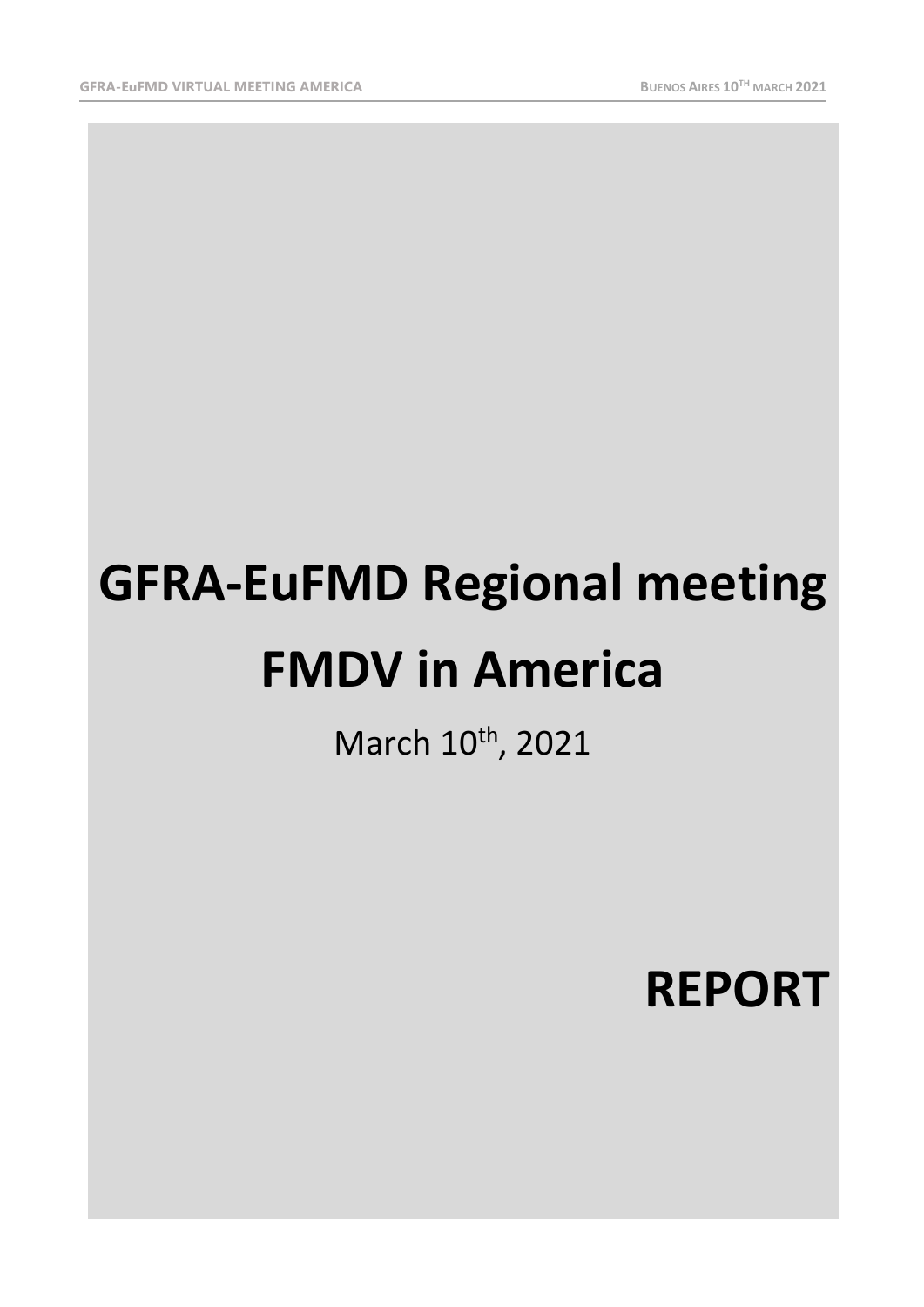# **Regional meeting: FMDV in America/ GFRA + EuFMD**

#### **Contents**

| $2^{\circ}$ |     |  |
|-------------|-----|--|
|             | 2.1 |  |
|             |     |  |
|             | 2.3 |  |
|             |     |  |
|             |     |  |

# <span id="page-1-0"></span>**1 Epidemiology and Risk Analysis Session**

#### **GENERAL DATA**

**Panelists:** Andres Perez, Manuel Sanchez. **Moderators:** Guido Konig, Melissa Mclaws, Pamela Hullinger. **Rapporteurs**: Maria de la Puente-Arevalo, Laura Lozano Calderón **Registered Participant in the meeting:** 413 **Approximate number of participants in the room:** 260.

1. Dr. Andres Perez began with the first presentation of the meeting called "An overview of surveillance approaches for FMD"

During the presentation, Dr. Andres Perez highlighted the importance of epidemiological surveillance systems for the early detection of diseases in a population. In addition to the guidelines proposed by the OIE, other strategies and approaches need to be taken into account like Definition of the intended purpose(s), Optimization, Standardization, Repeatability, Analytical sensitivity, Analytical specificity, Thresholds (cut-offs), Diagnostic sensitivity, Diagnostic specificity, Reproducibility, and Fitness for the intended purpose(s). It is also necessary to differentiate the purposes of the surveillance system and adapt them to the epidemiological context.

2. Dr. Manuel Sanchez presented his work called "Examples of targeted surveillance approaches for FMD in South America"

Dr. Sanchez began his presentation by highlighting that Risk-based surveillance (RBS) needs to be accommodated in the epidemiological context to optimize resources in populations where the risk of having FMD is low, as in FMD free areas with vaccination. His objective was to identify municipalities with greater likelihood of having FMD to be the target of nonstructural protein (NSP) surveys designed to detect the presence of FMD virus (FMDV) transmission, combining indicators associated with the probability of introduction and transmission with indicators related to the vulnerability to represent the probability.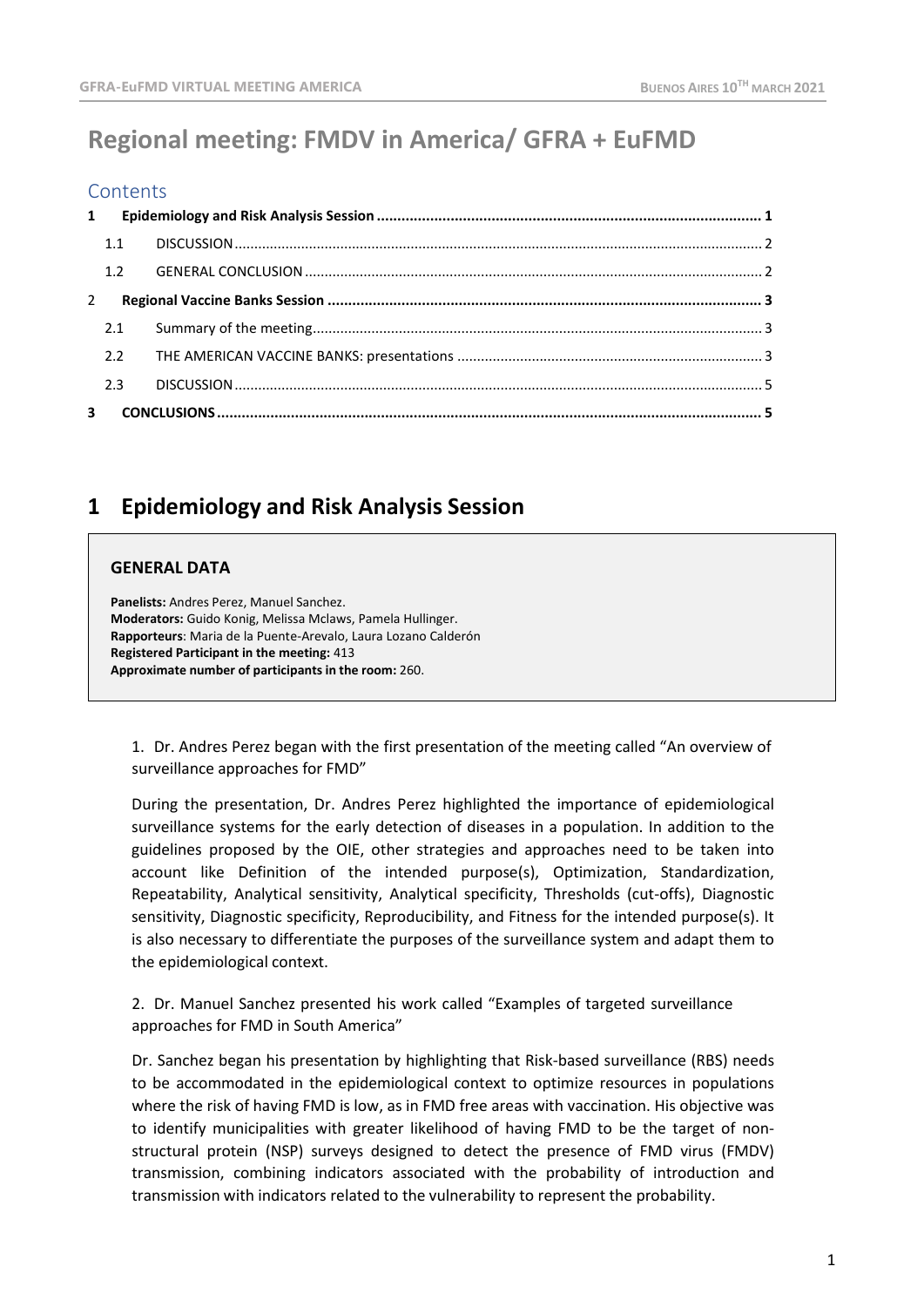## <span id="page-2-0"></span>**1.1 DISCUSSION**

The moderators and rapporteurs grouped and simplified some of the most relevant questions and discussed them with the panelists. The main topics were:

*Barriers and challenges to surveillance in the context of The Americas*. For RBS it is important to understand well the population (location of the farms, data on the movements for all types of farms). Good data are essential. It is also critical to understand the risk factors, which are related to the context.

*Hazard and Risk*. In an event of moving animals, FMD would be the hazard, while risk analysis would estimate the probability and consequences of that hazard entering and spreading within a population. Risk analysis can be performed with different methodologies, with their pros and cons. In South America is commonly assumed that risks would be at the borders of the countries and therefore RBS can be used in border areas. Both introduction and spread following the introduction are equally relevant.

*FMDV reservoirs in the Americas*. Wild animals are not considered a key player in the continent.

*The importance of RBS*. It has been discussed that, during an outbreak, initially you would trace contacts from an infected farm and the neighboring farms. However, RBS approaches can be useful when you want to start looking beyond that at other farms that have a similar demographics/situation to those infected and therefore may be at higher risk to be infected. An RB approach can be also very useful when there are limited resources during an outbreak to better focus/target the surveillance efforts.

*Comparison between surveillance systems in the Americas*. It was argued that active surveillance systems would be easier to compare as the different parameters are well defined. Passive surveillance systems are more difficult to compare from country to country as it is more challenging to define indicators to compare.

*Possibility of having a common goal, or at least setting up minimum requirements for RBS to be shared among countries in The Americas*. A set of minimum requirements already exists. COSALFA contributes to the establishment of these minimum requirements on how surveillance should take place. There are also indications from the OIE but, and at the regional level, they are quite similar approaches.

## <span id="page-2-1"></span>**1.2 CONCLUSIONS**

**There is a need to explore the use of targeted (risk-based) or enhanced passive surveillance approaches for the early detection of disease asthe most efficientstrategy to mitigate the impact of a hypothetical FMD incursion into a free country or region. Regardless of the approach, high quality data are critical to ensure effective surveillance in areas, countries, and regions.**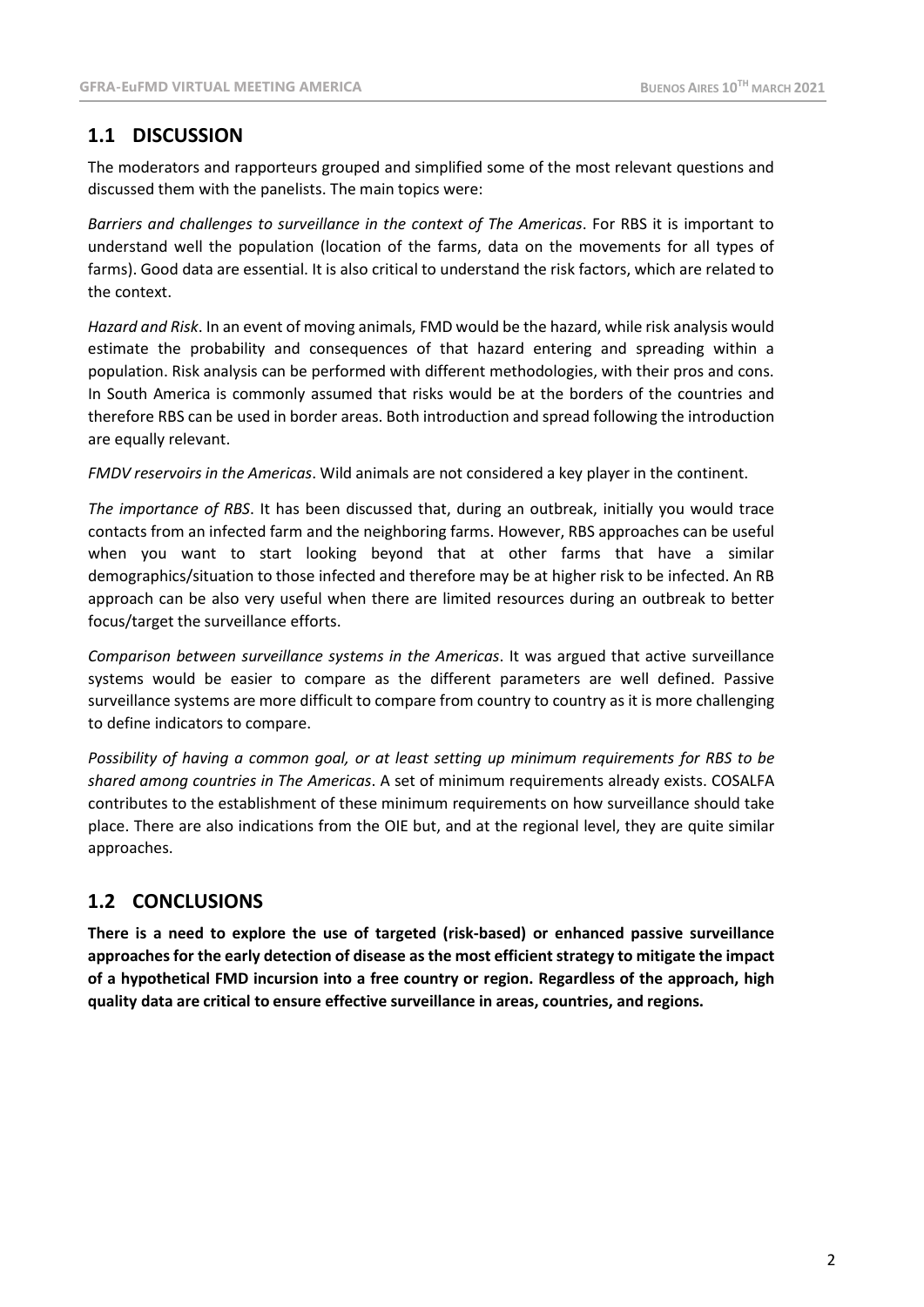# <span id="page-3-0"></span>**2 Regional Vaccine Banks Session**

#### **GENERAL DATA**

**Panelists:** Alejandro Rivera, Jamie Barnabei and Ana Taffarel. **Moderators:** Mariano Pérez Filgueira and Kees Van Maanem. **Special guests for discussion:** Hernando Duque, Rodolfo Bellinzoni, Danny Goovaerts and Dardo Chiesa. **Rapporteurs**: Sebastián Di Giacomo and María Cruz Miraglia **Registered Participant in the meeting:** 413

## <span id="page-3-1"></span>**2.1 Summary of the meeting**

*The meeting focused on Vaccine Banks and Epidemiology, two highly relevant issues in the Americas. Our continent has different epidemiological situation although is mostly free of foot-and mouth (FMD) with or without vaccination, while outbreaks have been sporadic and controlled by vaccination. Many countries are pursuing the retrieval of vaccination and move to a vaccine-free status, supported by a vaccine bank to respond to an emergency. Countries that pursue continuing vaccination also rely on vaccine banks to respond to introductions of new strains.*

*In this scenario, more information of the available regional vaccine bank was needed, together with the novel tools and epidemiological data that can be applied to have a knowledge of the situation and organize an accurate contingency plan in the case of an emergency.*

*In this context, representatives from the different banks in the continent were gathered and as well as referents of the epidemiology in the region. Participants received and discussed over novel information provided by the experts and guided by the moderators.*

*This was the first time EuFMD and the GFRA worked together and promoted a bilingual meeting that enabled the involvement of Latin-American professionals including scientists, experts, veterinarians, and graduate students who are sometimes excluded from these discussions due to the language. We fulfilled our commitment of "giving a voice" all the FMD actors in our vast continent.*

### <span id="page-3-2"></span>**2.2 THE AMERICAN VACCINE BANKS: presentations**

1. Dr. Alejandro M. Rivera began with the first presentation of the session called "Regional FMD Antigens and Vaccines Bank BANVACO."

Dr. Rivera described the regional context where most of the national FMD contingency plans consider Emergency Vaccination as a priority measure to respond to FMD introduction, and yet the majority of COFALSA member countries are not associated with an antigen bank.

Dr. Rivera pointed out the timeline since the creation of a working group to design the strategy for the creation of a regional antigen bank (BANVACO) in 2012, the resolution about the management of exogenous FMD virus (FMDV) strains in the region published by COFALSA in 2016, and the recommendation to create a regional commission for biological risk and biosafety management reviewed and approved by PANAFTOSA-PAHO/WHO in December 2018.

Next, Dr. Rivera commented the main features of the BANVACO project, emphasizing that FMD is a challenge for all countries in the Americas, which can be addressed more efficiently and effectively through collective actions and regional cooperation.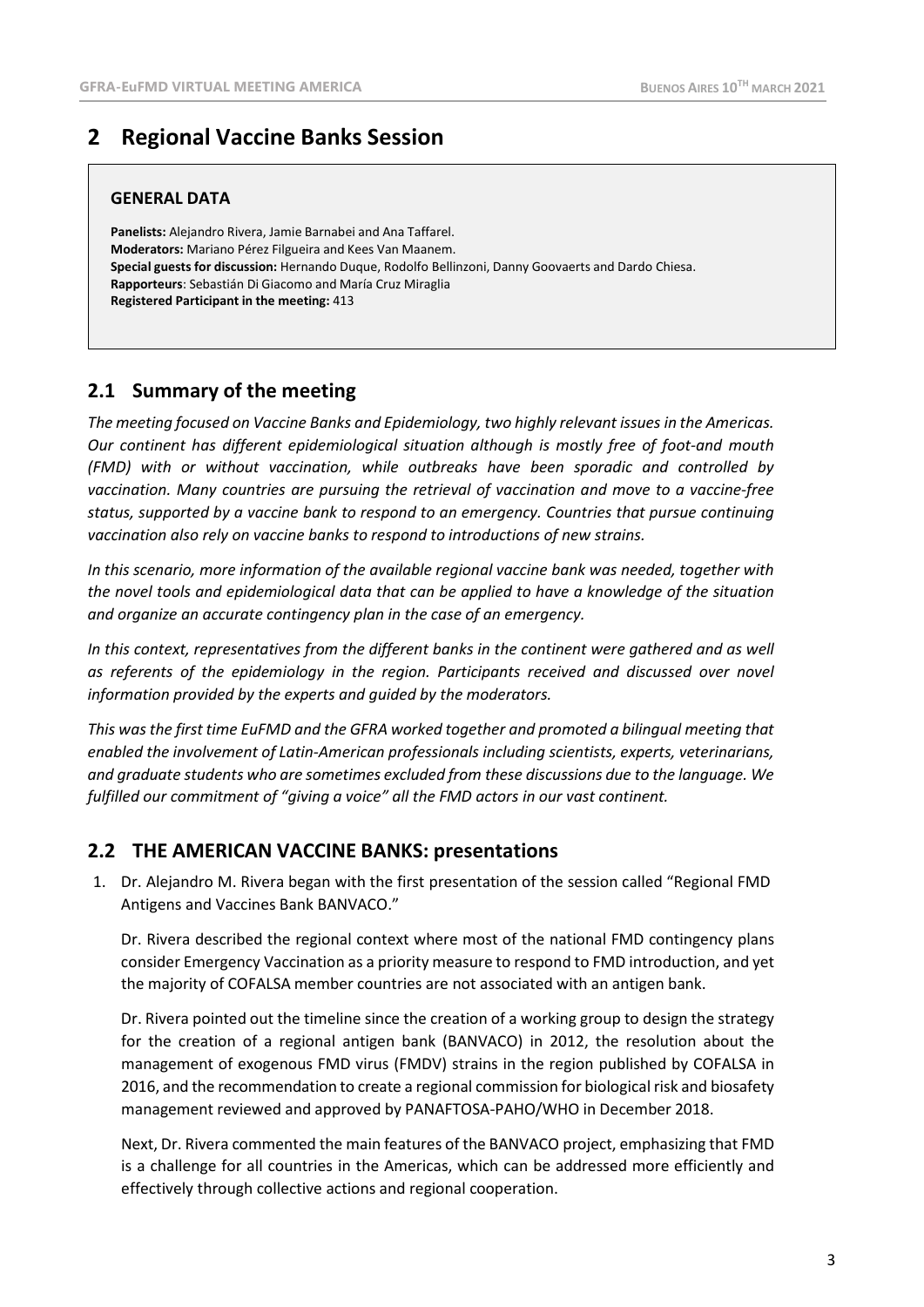He detailed the organizational structure with an executive committee, technical consultant committee, management, and laboratories. He also explained political rules to ensure the international, supranational, and neutral character of Banvaco, the financial management of both fixed and variable costs, and the criteria and procedures for the inclusion of FMD antigens of different FMDV strains.

2. Dr. Jamie Barnabei presented her talk called "USDA & Vaccine Banks: Strategic Risk mitigation for an FMD introduction."

Dr. Barnabei began her presentation by giving a background on The Foreign Animal Disease Diagnostic Laboratory (FADDL) and its scientific mission, which is broader than a diagnostic laboratory on samples from animals across the United States who exhibit clinical signs consistent with foreign or transboundary animal diseases. As a specialized unit, FADDL serves as a reference laboratory to FAO, the OIE, and the National Animal Health Laboratory Network, andalso maintains two FMD vaccine banks.

Dr. Barnabei introduced the North American FMD vaccine bank (NAFMDVB), and the National Animal Vaccine and Veterinary Countermeasures Bank (NAVVCB). Although both vaccine banks have the goal to ensure the availability and readiness of vaccines needed to control an outbreak of FMD in North América, the second one ensures additional availability of vaccines, specifically in the United States.

Both vaccine banks have a technical team consisting of representative members from the field operation division, veterinarians, biologists, and epidemiologists that contribute with the surveillance and modeling data that are convened for discussion on what strain should they be looking for next.

Dr. Barnabei also explained how the technical team works and mentioned that during the discussion, they consider diagnostic results, sequencing data, vaccine test data, and pharmacovigilance data. She also introduced the Pragmatist Tool, which considers the available information about source area score, circulating strain data, and quality of vaccine match to those circulating strain an get the overall risk and coverage levels based on the strain selection.

Lastly, Dr. Barnabei explained how the vaccine bank testing evaluates the stability, potency and other testing to comply with the purity, safety, and quality standards required for any biological product permitted or licensed for use in United States.

3. Dr. Ana Taffarel presented the third talk called "Banco de Antígenos-Experiencia Argentina."

Dr. Taffarel exposed the important role of the vaccine banks to guarantee the antigenic supply to control an outbreak. She reviewed the Argentinian experience during the outbreak of 2000/2001, highlighting the essential role the Argentinean vaccine bank had in the development of safe vaccines that granted protection against the circulating field strains, allowing strategical vaccination to rapidly control the disease.

The success consisted in the coordinated activities and joint effort between different organisms in Argentina like SENASA, INTA, CEVAN, agricultural associations (farmers), and the vaccine bank held by Biogenesis-Bago. Altogether, these groups rapidly characterized the strain, performed the epidemiological studies and pursued the vaccine development.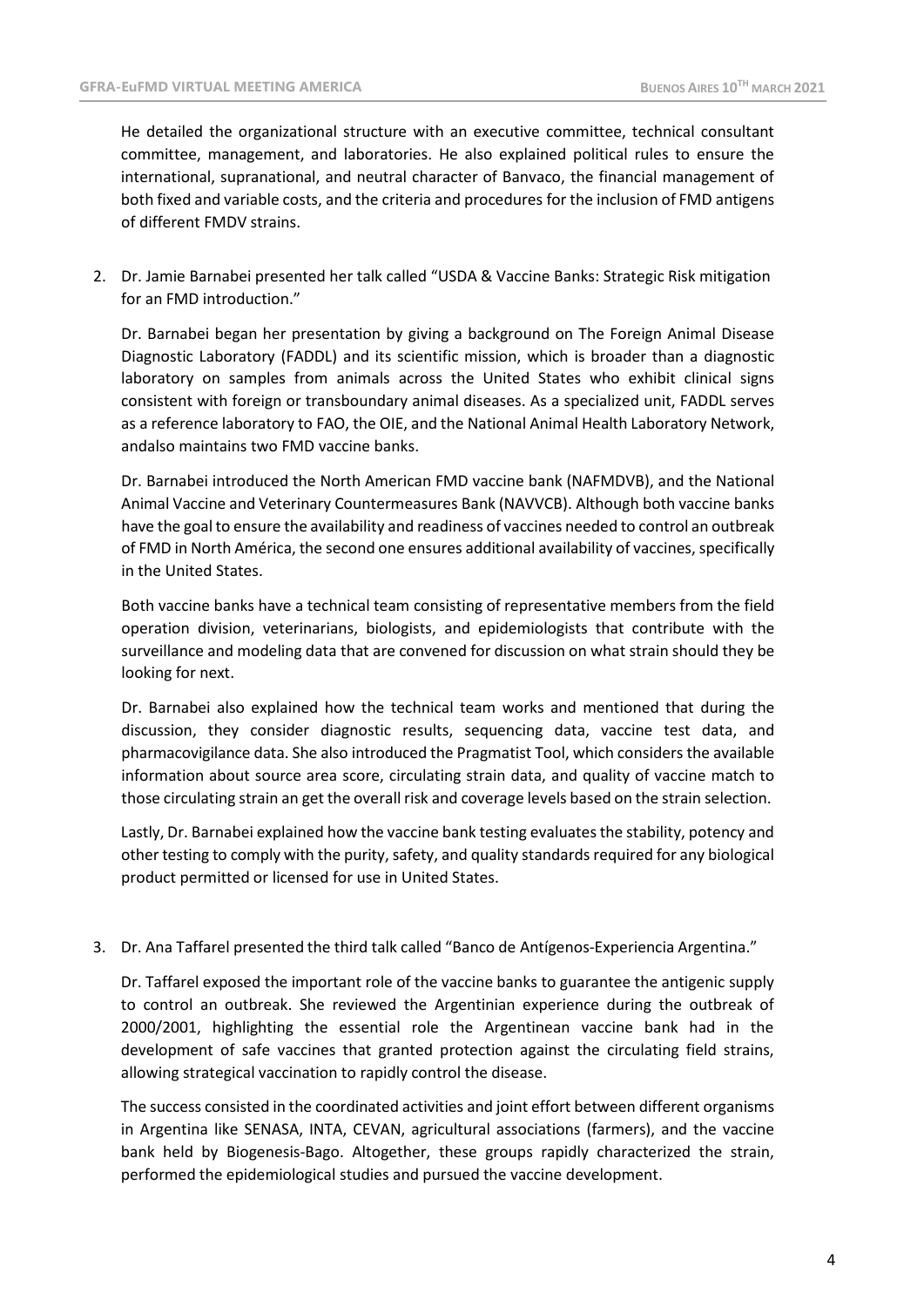Dr. Taffarel explained the legal framework that gave the acquisition of ultra-concentrated antigens to the laboratory Biogénesis Bagó where both ultra-concentrated antigens and ready to use vaccines are stockpiled. She also explained the role of SENASA as an auditor testing safety, antigenic payload, physical-chemical properties, stability, potency from *in vitro* and *in vivo* assays, and tolerance in animals. SENASA also analyzes the phenotype of the virus and performs genetic characterization assays. Finally, they also produce immune sera used to assess vaccine matching between vaccine and field strains.

## <span id="page-5-0"></span>**2.3 DISCUSSION**

The discussion was divided into two parts. During the first part, moderators and rapporteurs took the most relevant questions to be discussed with the panelists. The second part was focused on putting together the information about epidemiology, risk analysis, and vaccine banks to connect and trigger the general discussion. The discussion panel was expanded including Dr Rodolfo Bellinzoni (Biogenesis Bago) and Dr. Danny Goovaerts and Mr. Dardo Chiesa as representatives of the pharmaceutical industry and the Argentinean farmers, respectively. The four main topics were:

*Manufacturing Capacity.* The first question was focused on the logistics of manufacturing and development of ready-to-use vaccines and the lag time necessary. This question triggered the discussion about the information needed and the use of risk analysis to predict the operative capacity and antigenic demand needed from the industry to attend an emergency. Concern was raised on the commercial sustainability of the industry to maintain the operational systems facing an outbreak that goes out of hand. Some questions, regarding this main topic by the end of the first part, let us address the issue about the possibility to produce vaccines from exotic strains to export and the mechanisms of the sanitary organizations to evaluate the capacity of technical and professional resources, that are paramount for developing an emergency plan.

*The end of vaccination programs*. The second main topic was around the concern of the existence of epidemiological and a real risk analysis to sustain stop-vaccination programs, considering both the economic and social effect.

*The coordination between vaccine banks around the globe.* The debate was redirected about the need of official agreements to share information between vaccine banks, which is challenged by the possibility of using this information for agroterrorism purposes. FMDV is considered a biological weapon imposing defense protection that complicates the collaboration between North American, South American and the European vaccine banks.

*Technical issues. Some of the questions were orientated to discusstechnical issues related to* the use of new technologies as an alternative to inactivated classical vaccines, technical issues to corroborate the integrity of concentrated antigens, and *the minimal potency needed for emergency vaccines.*

## <span id="page-5-1"></span>**3 CONCLUSIONS**

**Many vaccine banks are functional in the region, although the actual collaboration between them is not as active as it would be needed, and this can be understood by defense issues, among others. However, the existence and interchange of a global community of scientists, regulatory agencies and field actors with open communication can work towards a common aim: fill the gaps in our knowledge of FMD-surveillance, vaccine matching, diagnostic tools, viral reservoirs, among other issues. FMD is recognized as a transboundary global disease that should be tacked through**